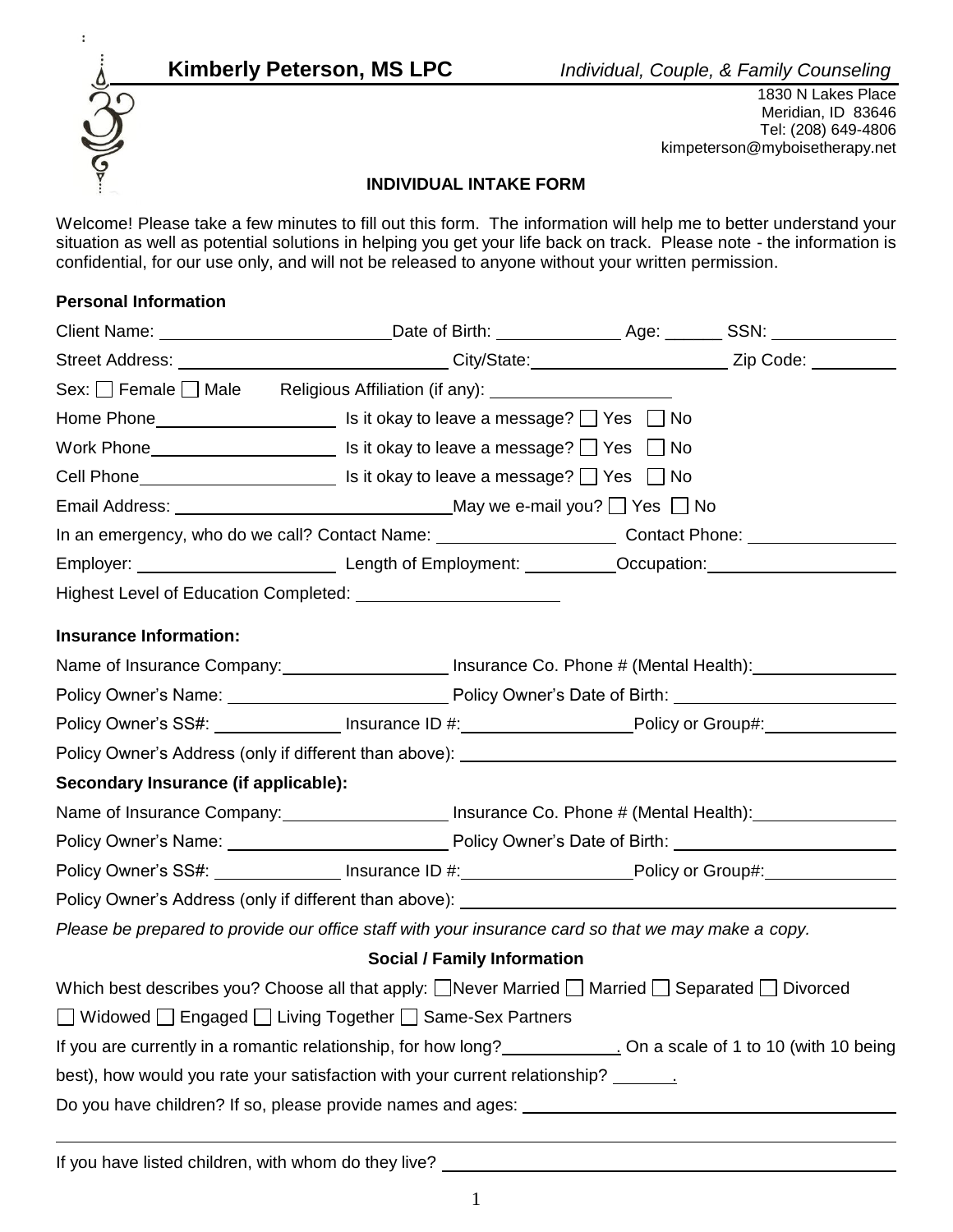## **Medical and Mental Health History / Information**

Are you currently being treated by a physician for any medical conditions? If so, please describe:

|                                                                                                        | Are you currently taking prescription, over-the-counter or herbal medication? No Yes; Medication name/dose:       |
|--------------------------------------------------------------------------------------------------------|-------------------------------------------------------------------------------------------------------------------|
|                                                                                                        |                                                                                                                   |
|                                                                                                        | Have you ever seen a Psychiatrist or other mental health provider? No Ses; If yes, when?                          |
|                                                                                                        | What was the focus of treatment? $\_\_\_\_\_\_\_\_$ Mo                                                            |
|                                                                                                        | <b>Counseling Concerns</b>                                                                                        |
| What are the issues for which you are currently seeking assistance? Please be as specific as possible. |                                                                                                                   |
|                                                                                                        |                                                                                                                   |
| 2.                                                                                                     |                                                                                                                   |
| family/friends)? Has anything been helpful?                                                            |                                                                                                                   |
| What are some of your coping strategies?                                                               |                                                                                                                   |
| What do you consider to be your strengths?                                                             |                                                                                                                   |
|                                                                                                        | <b>Counseling Goals</b>                                                                                           |
|                                                                                                        | Goals are very important in counseling. They provide us with a focus and direction that will help me to help you. |
|                                                                                                        | Please list the goal(s) that you hope to address and achieve in counseling. Please be as specific as possible.    |
|                                                                                                        | $2.$ $\overline{\phantom{a}}$                                                                                     |
|                                                                                                        | 4.                                                                                                                |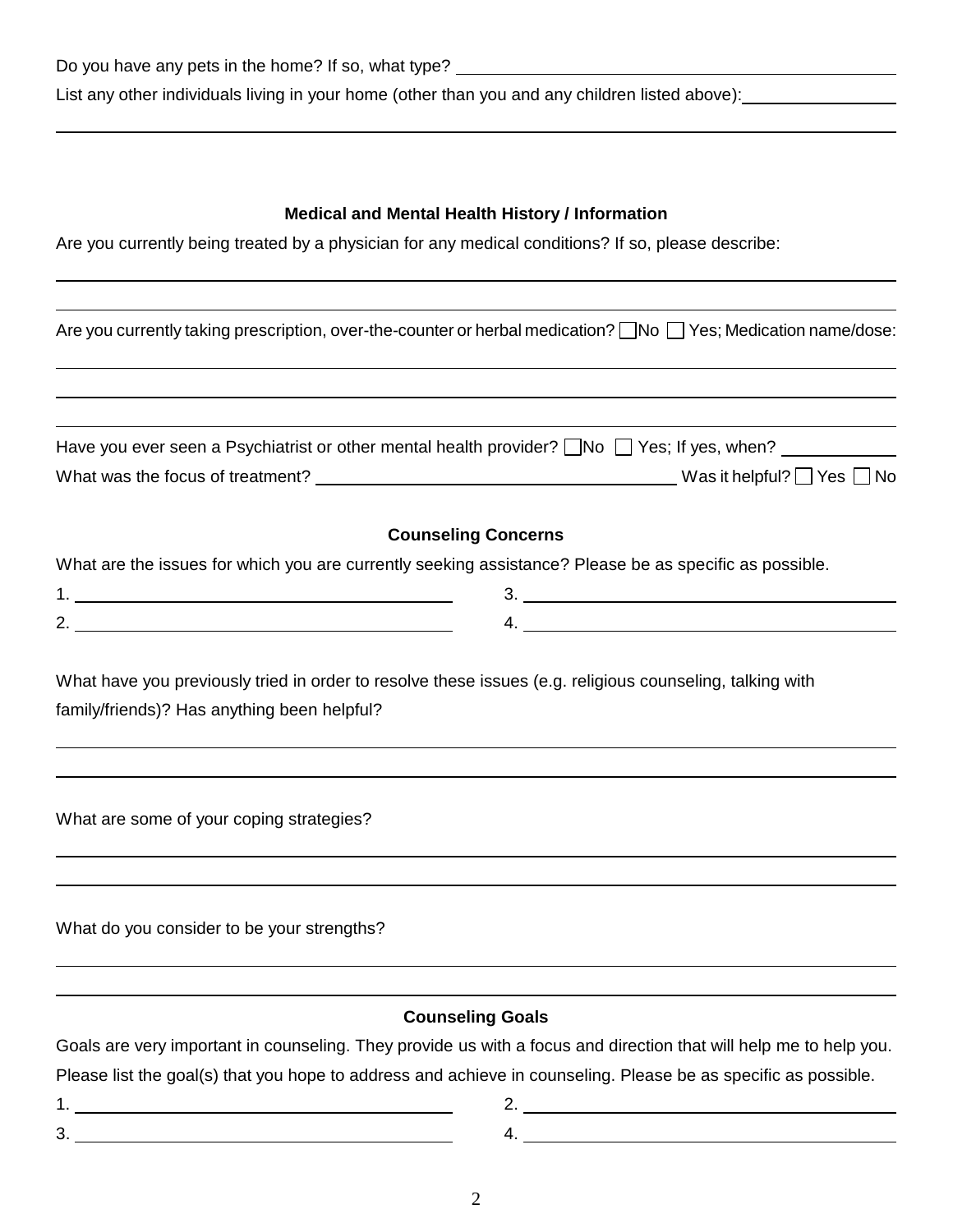# **Risk Assessment**

Is there any family history of mental illness or substance abuse? If so, please list relationship & diagnosis:

| Please list family, friends, support groups and community groups which are or have been helpful to you:           |  |  |  |  |
|-------------------------------------------------------------------------------------------------------------------|--|--|--|--|
|                                                                                                                   |  |  |  |  |
| List any personal history of emotional, physical, and/or sexual abuse:                                            |  |  |  |  |
| Has a family member or close friend ever committed suicide? $\Box$ No $\Box$ Yes, (who)                           |  |  |  |  |
| Have you been having any thoughts of harming yourself or others?                                                  |  |  |  |  |
| $\Box$ Self $\Box$ Other(s)<br>$\Box$ Yes $\Box$ No                                                               |  |  |  |  |
| Have you ever been involved in any significant legal actions, currently or in the past (e.g.: lawsuit, probation, |  |  |  |  |
| parole)? If so, please state who and under what circumstances:                                                    |  |  |  |  |
|                                                                                                                   |  |  |  |  |
|                                                                                                                   |  |  |  |  |
| <b>Alcohol / Substance Use Survey</b>                                                                             |  |  |  |  |
| How often do you have a drink containing alcohol?                                                                 |  |  |  |  |
| $\Box$ Never $\Box$ 1/month or less $\Box$ 2-4/month $\Box$ 2-4/week $\Box$ more than 4/week                      |  |  |  |  |
| How many drinks containing alcohol do you consume on a typical day that you are drinking?                         |  |  |  |  |
| $\Box$ 1 or 2 $\Box$ 3 or 4 $\Box$ 5 or 6 $\Box$ 7 to 9 $\Box$ 10 or more                                         |  |  |  |  |
| Do you use marijuana or other "street drugs"? (Remember, this information is confidential)                        |  |  |  |  |
| $\Box$ No $\Box$ Yes; what type/quantity/frequency of use:                                                        |  |  |  |  |
| If you prefer not to answer in writing and choose to discuss this privately with the therapist, check here $\Box$ |  |  |  |  |
| <b>Referral Source</b>                                                                                            |  |  |  |  |
| How did you learn about this office? (Please check one and provide name as indicated):                            |  |  |  |  |
|                                                                                                                   |  |  |  |  |
|                                                                                                                   |  |  |  |  |
| Thank you for taking the time to fill out this form.                                                              |  |  |  |  |
|                                                                                                                   |  |  |  |  |
| Date: $\frac{1}{\sqrt{2\pi}}$                                                                                     |  |  |  |  |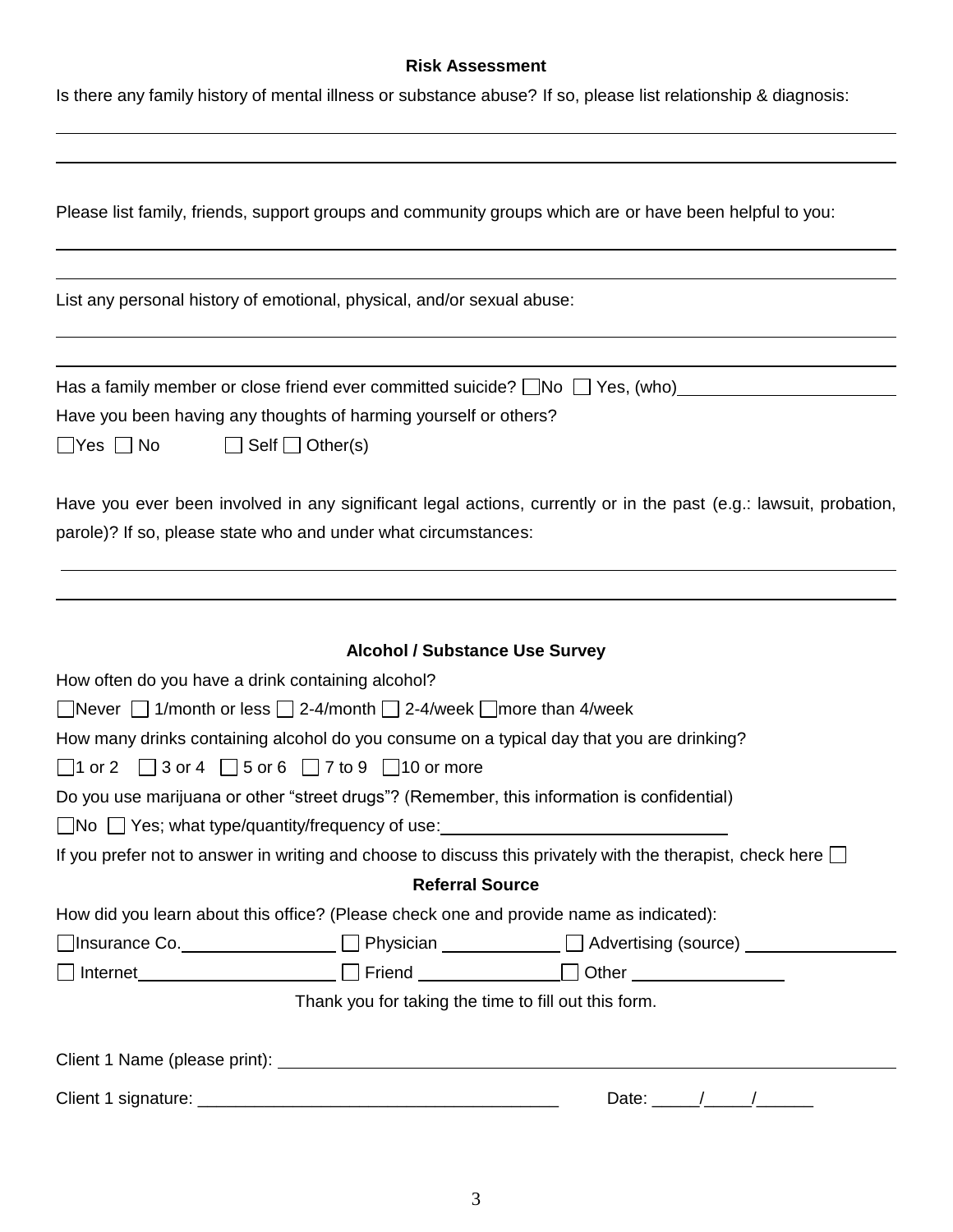





 1830 N Lakes Place Meridian, ID 83646 Tel: (208) 649-4806

# **Client Services Agreement**

Name of Client: Name of Responsible Party (if different):

### **TREATMENT:**

I understand that I must be committed to attend sessions on a consistent basis in order to receive the greatest benefit from therapy. Although I may stop therapy at any time, I agree to inform my therapist of my decision **prior** to my last visit. If my therapist believes that I can receive more effective treatment elsewhere, I will be given referrals. I understand that I may not attend a session if I am under the influence of alcohol or drugs, or if I am in possession of a dangerous weapon. My signature below indicates my desire and consent to receive mental health services from Kimberly Peterson, MS LPC.

### **PAYMENT & INSURANCE REIMBURSEMENT:**

I understand that I (the client) am fully responsible for the payment of all fees for services provided regardless of any insurance coverage I may have. I understand that it is policy that the fee for any session is payable on the day of service. *All sessions are 45 - 60-minutes in length*. The fee for an initial intake session is \$140.00. Follow up session fees for individuals, couples or families is \$120.

I understand that if I have insurance, Kimberly Peterson, MS LPC and/or Wellspring Counseling Services will either file the claim on my behalf or will provide me with the necessary information so that I can file the claim. I understand that I am ultimately responsible for any therapy fee(s) not covered by my insurance carrier. Co-pays and non-covered services are payable at time of service unless other arrangements have been made. In the event that insurance is billed on my (the client) behalf, I authorize payment of mental health benefits to Kimberly Peterson, MS LPC/ Wellspring Counseling Services.

### **CANCELLATIONS AND MISSED APPOINTMENT POLICY**

I understand that unless a verifiable emergency exists, I must cancel or re-schedule my appointment **24 hours in advance**. Same-day cancellations will incur a \$20 fee applied to my account and my failure to attend a scheduled appointment without cancellation (a "no-show") will incur a \$120 fee to my account. I can expect an invoice to be mailed directly to me if I do not show up or timely cancel a scheduled appointment. If I cancel appointments on a consistent basis or miss appointments consistently without reasonable cause, Kimberly Peterson, MS LPC reserves the right to refer me elsewhere for services. I understand that this policy is not meant to be punitive, but instead is to request consideration for the professionals who are providing me a valuable service. My appointment time is reserved for me at the exclusion of others who may be waiting to see the therapist. Since Kimberly Peterson, MS LPCs practice is fee for service, my late cancellation or failure to show for an appointment may result in a loss of income for the therapist.

My signature below indicates that I have read, understand, and agree to the statements made above regarding Treatment, Payment & Insurance Reimbursement, and Cancellations and Missed Appointment Policy.

| Client (or responsible party's) signature: | Date. |  |
|--------------------------------------------|-------|--|
|--------------------------------------------|-------|--|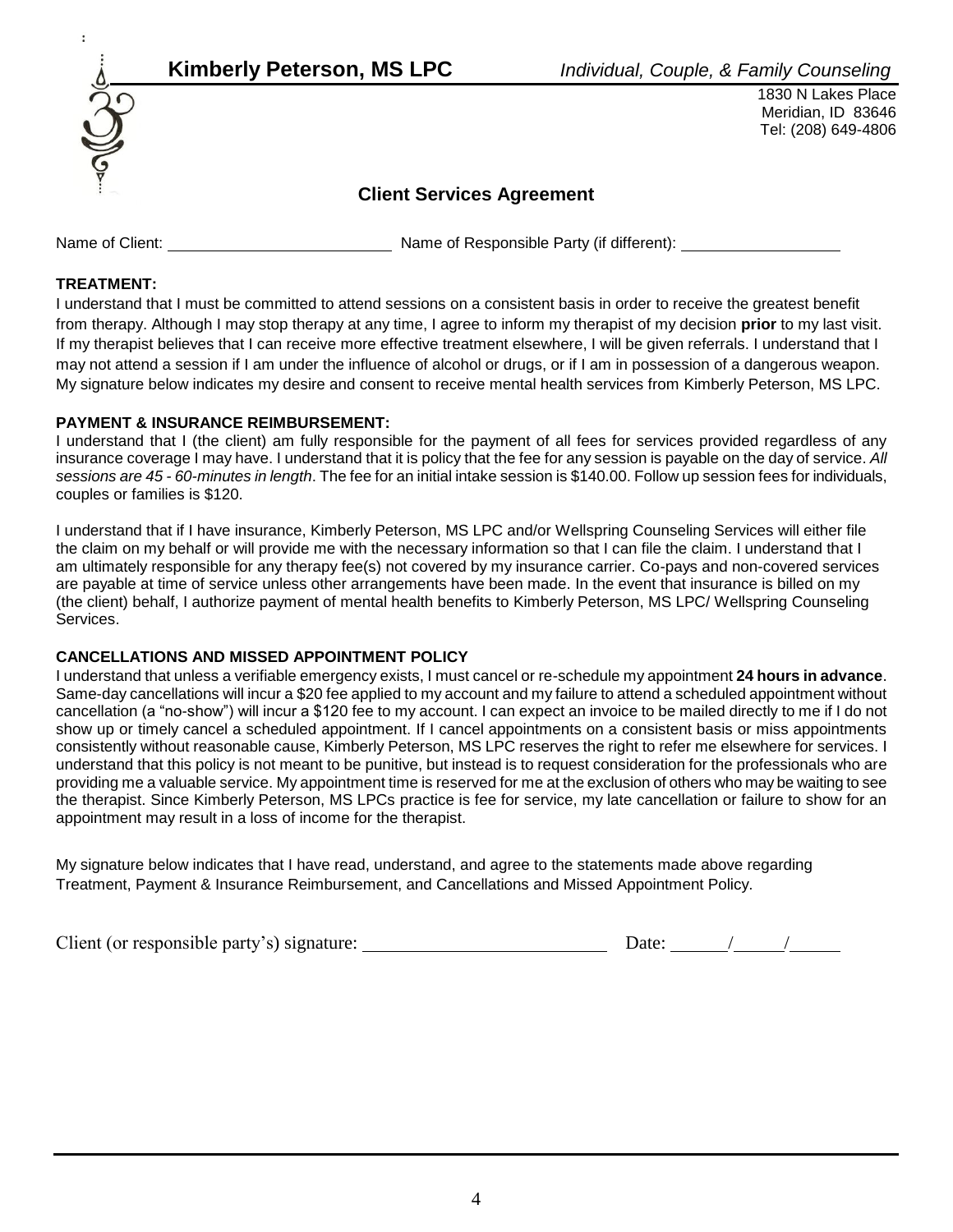

1830 N Lakes Place Meridian, ID 83646 Tel: (208) 649-4806

# **Consent for Counseling Services**

Client Name:

I, **I** and Extend that I have the right to agree to, or to refuse mental health services provided by Kimberly Peterson, MS LPC. By signing below, I am indicating my desire to receive Mental Health services from (therapist name): \_\_\_\_\_\_\_\_\_\_\_\_\_\_\_\_\_\_\_\_\_\_\_\_.

# **Limits of Confidentiality**

I understand that the contents of a counseling, intake, or assessment session are protected under the confidentiality laws of the State of Idaho. Both verbal information and written records about a client cannot be shared with another party without the written consent of the client or the client's legal guardian. It is the policy of this office not to release any information about a client without a signed release of information. Noted exceptions are as follows:

- Signed authorization to release information to a specific individual or organization.
- Therapist determination that you may harm yourself or someone else
- Disclosure of abuse, neglect, or exploitation of a child, the elderly, or disabled
- Disclosure of professional misconduct of another mental health professional
- Court order or requirement by law to disclose information
- Prenatal exposure to controlled substances
- In the event of a client's death (the spouse or parents of a deceased client have a right to access their child's or spouse's records)
- Minors/Guardianship (parents or legal guardians of non-emancipated minor clients have the right to access the client's records)
- Insurance Companies (only information required for billing purposes)

By signing my initials next to the statements below and signing this document, I agree to the following statements:

I am consenting to receive mental health services from Kimberly Peterson, MS LPC.

I understand my right to confidentiality and the above noted exceptions.

Client 1 Name (please print):

Client 1 signature: <br>
Client 1 signature: 
and the state of the state of the state of the Date:  $\frac{1}{2}$